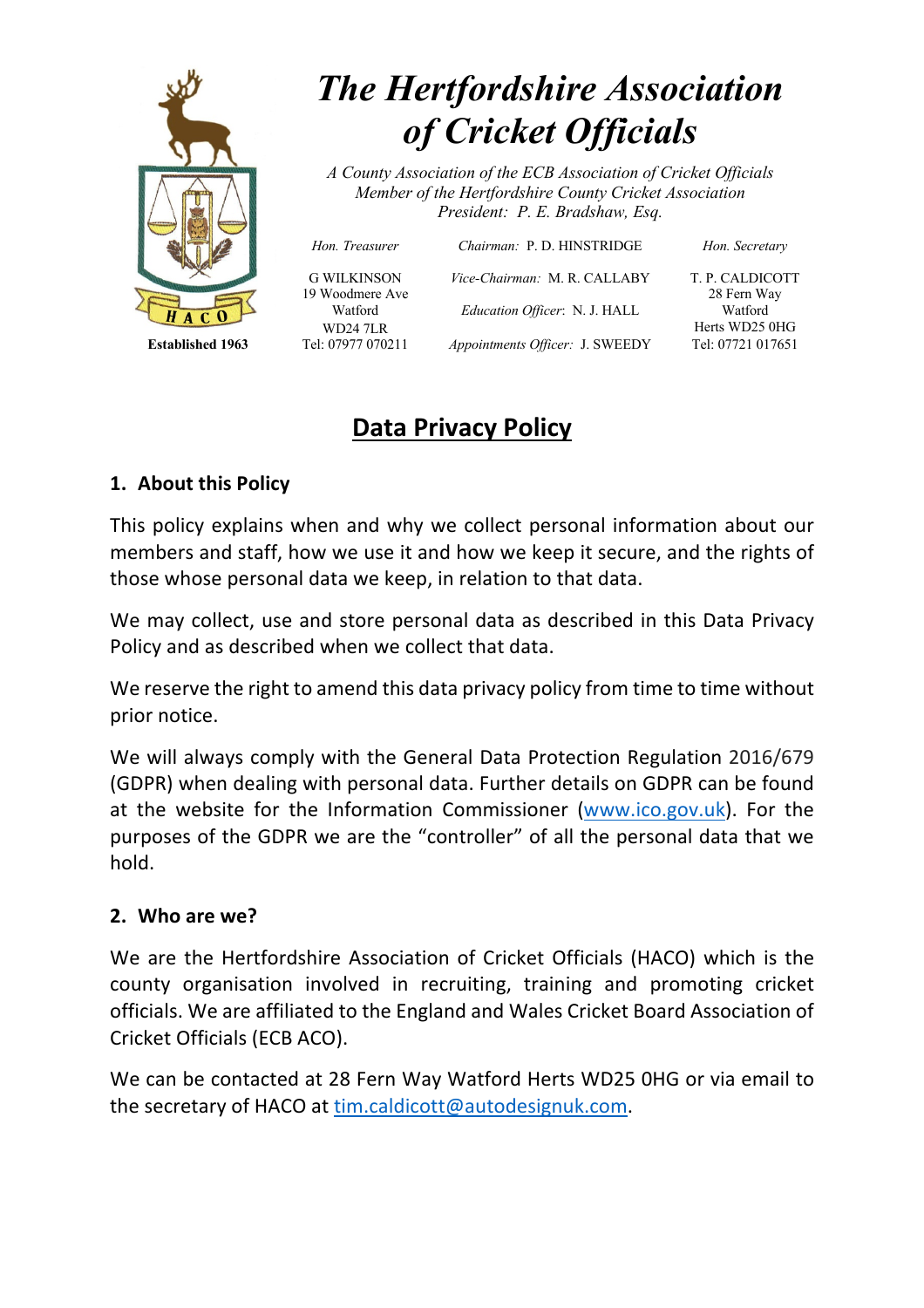#### **3. What information we collect, and why**

When members join they provide some or all of the following information:

Title, name, postal address, e-mail address, telephone numbers, date of birth

The purpose of the information held is to enable members of HACO (who are not employees) to communicate with members over cricket matters relating to officiating (umpiring and scoring) This includes appointments, observations and assessments, cricket regulations, news, events and other (mainly) cricket related issues which could have an impact on officiating at any level within the game.

In addition – if provided –details are held of next of kin, principally for making contact in the event of an emergency.

#### **4. How we protect personal data**

The data is held on a secure online database. This is accessible (via secure login) to all members of the HACO committee but is primarily used by the Secretary and Treasurer to maintain membership and payment records. Bank details are held by the Treasurer for collection of subscriptions, payments of fees etc. We have implemented generally accepted standards of technology and operational security to protect personal data from loss, misuse or unauthorised alteration or destruction.

We will notify members or staff promptly if there is any breach of their personal data which might expose them to serious risk.

### **5. Who else has access to the information provided to us?**

We will never sell personal data.

We may on occasions pass personal data (normally e-mail or telephone details) to a trusted third party such as a member of a known cricket club or another officiating association.

We may pass personal data to third parties who are service providers, agents and subcontractors to us for the purposes of completing tasks and providing services to our members on our behalf (e.g. to supply equipment or clothing). However, we will disclose only personal data that is necessary for the third party to deliver the service.

### **6. How long do we keep personal information?**

Maintenance of an individual's data is dependent upon their retaining membership of HACO (and having an up to date Disclosure Barring Service certificate) on an annual basis. Should a membership lapse for any reason, limited member details will be retained for audit purposes and for the event of